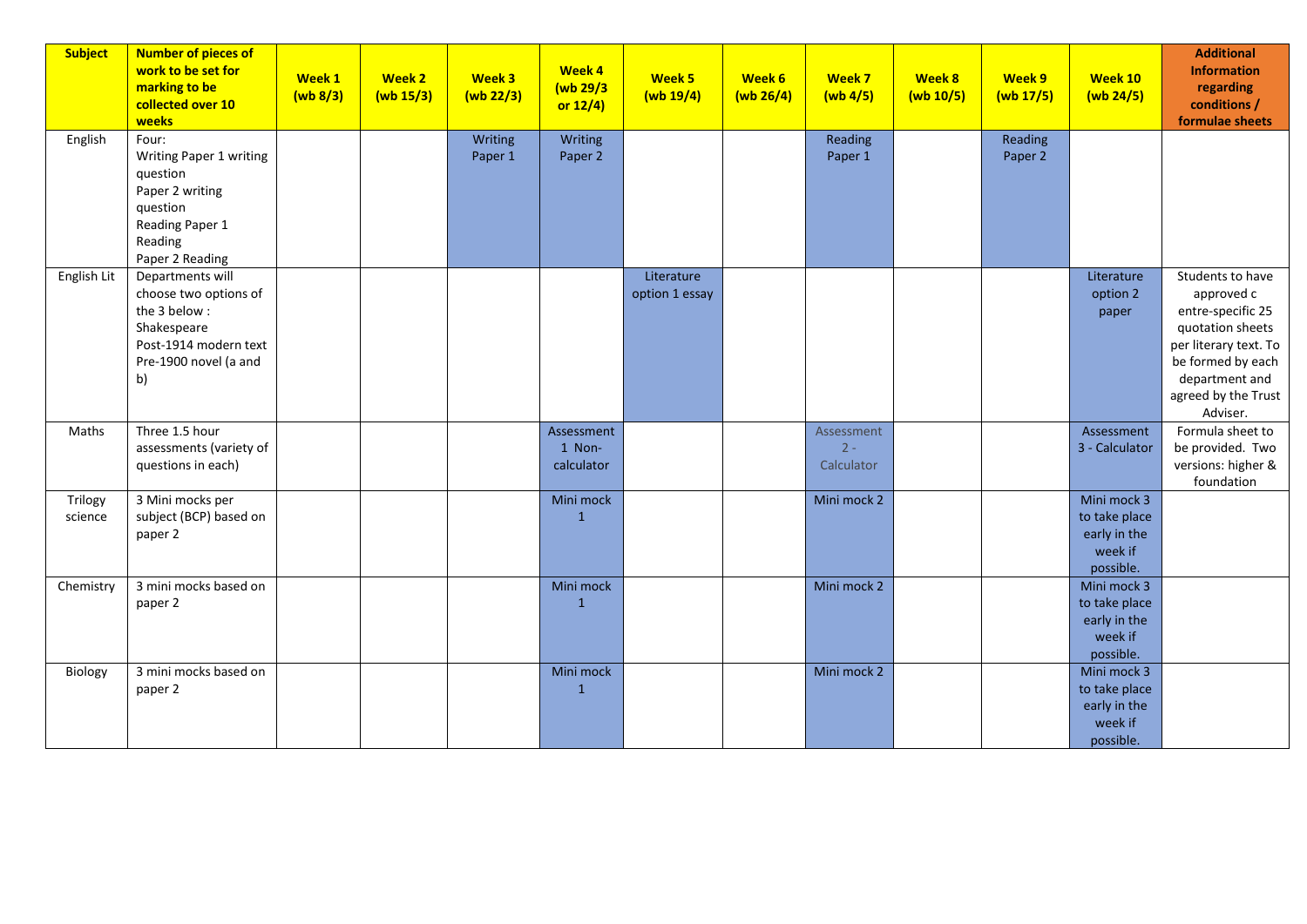| Physics    | 3 mini mocks based      |              |              |                 | Mini mock    |                     |             | Mini mock 2 |             |             | Mini mock 3   |                  |
|------------|-------------------------|--------------|--------------|-----------------|--------------|---------------------|-------------|-------------|-------------|-------------|---------------|------------------|
|            | on paper 2              |              |              |                 | $\mathbf{1}$ |                     |             |             |             |             | to take place |                  |
|            |                         |              |              |                 |              |                     |             |             |             |             | early in the  |                  |
|            |                         |              |              |                 |              |                     |             |             |             |             | week if       |                  |
|            |                         |              |              |                 |              |                     |             |             |             |             | possible.     |                  |
| Geography  | 4 marked pieces         |              | Assessment   |                 | Assessment   |                     |             |             | Assessment  |             | Assessment    |                  |
|            |                         |              | 1(2A)        |                 | 2(2B)        |                     |             |             | 3(1B)       |             | 4(1C)         |                  |
| History    | 4 (mock 1, mock 2       |              |              | Elizabeth       |              | <b>Cold War</b>     |             |             | Paper 3     | Paper 3     |               |                  |
|            | paper 2 split into part |              |              | <b>Assessed</b> |              | Assessed            |             |             | assessment  | assessment  |               |                  |
|            | A and part B            |              |              | questions in    |              | <b>Questions in</b> |             |             | in lesson   | in lesson   |               |                  |
|            | (depending on school    |              |              | lesson          |              | lesson              |             |             | section A   | section B   |               |                  |
|            | this will differ) plus  |              |              |                 |              |                     |             |             |             |             |               |                  |
|            |                         |              |              |                 |              |                     |             |             |             |             |               |                  |
|            | other assessments       |              |              |                 |              |                     |             |             |             |             |               |                  |
|            | from the course)        |              |              |                 |              |                     |             |             |             |             |               |                  |
| Languages  | Speaking                |              |              | theme 1         |              |                     | theme 3     |             |             | theme 4     | complete      | Support students |
| (French    | endorsement to be       |              |              | <b>LRW</b>      |              |                     | <b>LRW</b>  |             |             | <b>LRW</b>  | writing       | with a glossary  |
| and        | completed in lesson     |              |              | (listening,     |              |                     |             |             |             |             |               |                  |
| Spanish)   | (awaiting exam board    |              |              | reading,        |              |                     |             |             |             |             |               |                  |
|            | guidance paperwork).    |              |              | writing)        |              |                     |             |             |             |             |               |                  |
| Design     | 5 (mock 1, mock 2       |              |              |                 |              | Assessment:         |             | Assessment: |             | Assessment: |               |                  |
| Technology | part A, mock 2 part B,  |              |              |                 |              | Part A of           |             | Part B of   |             | Part C of   |               |                  |
|            | mock 2 part C and       |              |              |                 |              | mock 2 from         |             | mock 2      |             | mock 2      |               |                  |
|            | NEA) plus additional in |              |              |                 |              | November            |             | from        |             | from        |               |                  |
|            | class where             |              |              |                 |              | 2020 secure         |             | November    |             | November    |               |                  |
|            | necessary/desirable     |              |              |                 |              | paper (Also         |             | 2020 secure |             | 2020 secure |               |                  |
|            |                         |              |              |                 |              | potential for       |             | paper       |             | paper       |               |                  |
|            |                         |              |              |                 |              | part A              |             |             |             |             |               |                  |
|            |                         |              |              |                 |              | practice            |             |             |             |             |               |                  |
|            |                         |              |              |                 |              | assessment          |             |             |             |             |               |                  |
|            |                         |              |              |                 |              | this week.          |             |             |             |             |               |                  |
| Music      | Four:                   |              |              | composition     |              |                     | compositio  | mock 2      | mock 2      | mock 2      | mock 2        |                  |
|            | * Mock 1                |              |              | or              |              |                     | n or        | chunked.    | chunked.    | chunked.    | chunked.      |                  |
|            | * Performance           |              |              | performance     |              |                     | performan   |             |             |             |               |                  |
|            | * Composition           |              |              | (evidence       |              |                     | ce          |             |             |             |               |                  |
|            | * Mock 2 - listening    |              |              | collection)     |              |                     | (evidence   |             |             |             |               |                  |
|            | and appraising          |              |              |                 |              |                     | collection) |             |             |             |               |                  |
|            |                         |              |              |                 |              |                     | moderatio   |             |             |             |               |                  |
|            |                         |              |              |                 |              |                     | n with      |             |             |             |               |                  |
|            |                         |              |              |                 |              |                     | same exam   |             |             |             |               |                  |
|            |                         |              |              |                 |              |                     |             |             |             |             |               |                  |
|            |                         |              |              |                 |              |                     | board       |             |             |             |               |                  |
|            |                         |              |              |                 |              |                     | colleagues  |             |             |             |               |                  |
| PE GCSE    | 7 to 9 (4 chapters, 1 x | paper 2      | paper 2      | paper 2         |              | practical work      | practical   | practical   | paper 1     | paper 1     | paper 1       |                  |
|            | NEA coursework and 2    | chapter 4    | chapter 5    | chapter 6       |              | TBC with            | work TBC    | work TBC    | chapter 1   | chapter 2   | chapter 3 OR  |                  |
|            | practical)              | then         | then         | then            |              | exam board          | with exam   | with exam   | OR if paper | OR if paper | if paper 1    |                  |
|            |                         | assess/NEA   | assess/NEA   | assess/NEA      |              | (skills if that is  | board       | board       | 1 banked,   | 1 banked,   | banked,       |                  |
|            |                         | coursework   | coursework   | coursework      |              | all we can do;      |             |             | paper 2     | paper 2     | paper 2       |                  |
|            |                         | as part of   | as part of   | as part of      |              | awaiting            |             |             | 2018        | chapter 2   | chapter 2     |                  |
|            |                         | intervention | intervention | intervention    |              | exam board          |             |             | chapter 1   |             |               |                  |